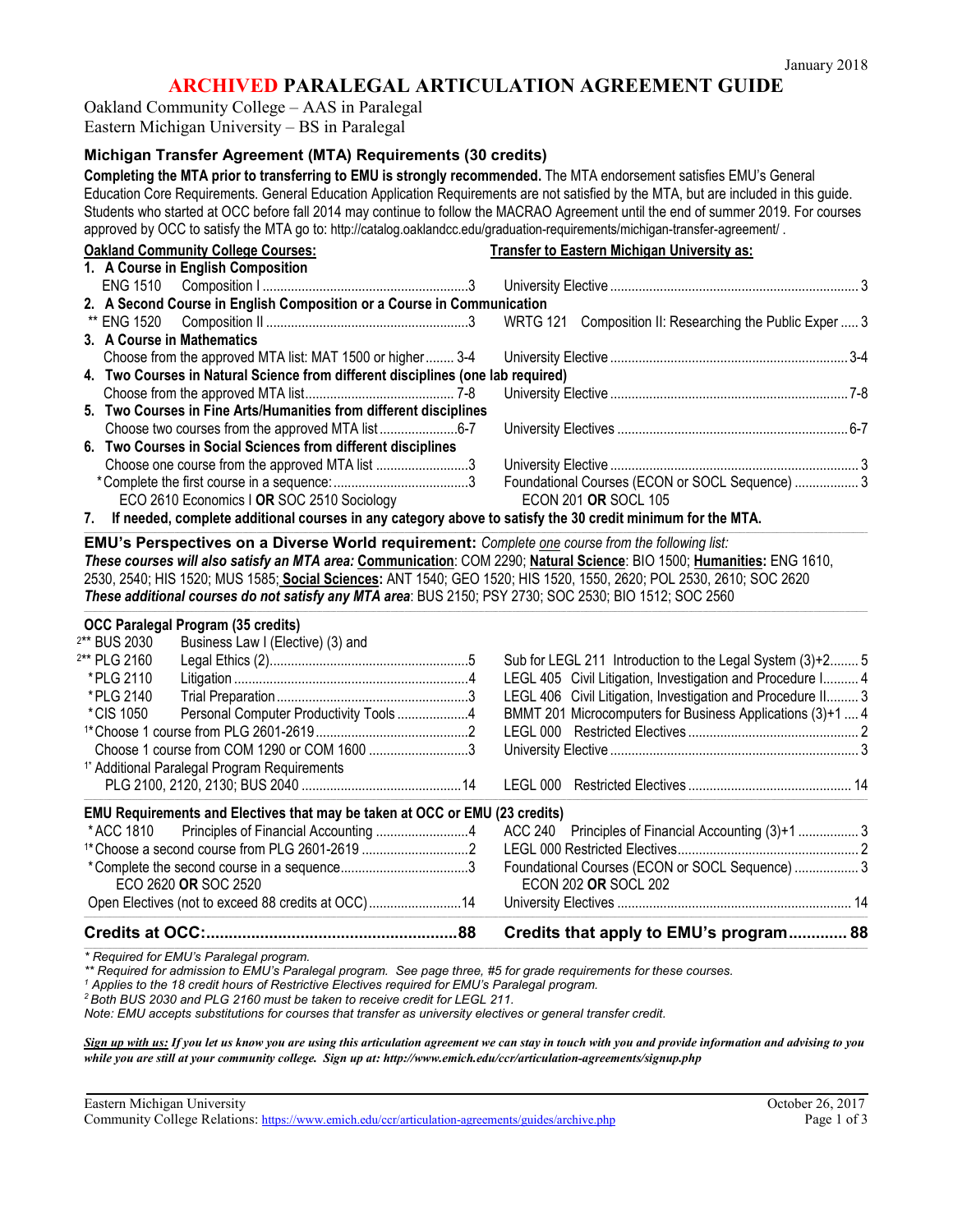# **ARCHIVED PARALEGAL ARTICULATION AGREEMENT GUIDE**

Oakland Community College – AAS in Paralegal Eastern Michigan University – BS in Paralegal

## **Completion of the Paralegal Program at EMU**

## **Major Requirements (36 credits)**

*.*

## **Required LEGL Courses (27 credits)**

| LEGL 212 Law Office Administration and Technology 3                  |  |
|----------------------------------------------------------------------|--|
| <sup>1</sup> LEGL 304W Legal Writing, Research and Analysis I3       |  |
| LEGL 305 Adv Legal Writing, Research & Analysis II 3                 |  |
| LEGL 311 Probate, Estates and Wills 3                                |  |
| <b>LEGL 313</b>                                                      |  |
| LEGL 400<br>Adv Legal Writing, Research & Analysis III 3             |  |
| Court Rules, Forms and Drafting Contracts3<br>LEGL 404               |  |
| <sup>2</sup> LEGL 417L4 Legal Assistance Center Clinical Experience6 |  |

#### **Business & Information Processing Core (9 credits)**

| BMMT 396 Electronically Stored Info & eDiscovery3 |
|---------------------------------------------------|
| BMMT 496 Records Administration Using Database3   |
| LEGL 213 Advanced Spreadsheet Applications3       |

| Minimum Credits to Graduate:  124 |  |
|-----------------------------------|--|

#### *Sample Sequences for completing the program:*

*Courses are not offered every semester, consult the program advisor to develop a program of study.*

| <b>Fall Semester</b><br>(6 credits)                                                                                     |                                                          |
|-------------------------------------------------------------------------------------------------------------------------|----------------------------------------------------------|
| LEGL 304W Legal Writing, Research and Analysis I 3<br>LEGL 213 Advanced Spreadsheet Applications  3                     |                                                          |
| (9 credits)<br>Law Office Administration and Technology  3<br>LEGL 305 Adv Legal Writing, Research & Analysis II  3     | <b>Winter Semester</b><br>LEGL 212<br>LEGL 311           |
| (6 credits)<br>BMMT 396 Electronically Stored Info & eDiscovery  3<br>BMMT 496 Records Administration Using Database  3 | <b>Summer Semester</b>                                   |
| (9 credits)<br>Adv Legal Writing, Research & Analysis III  3<br>Court Rules, Forms and Drafting Contracts 3             | <b>Fall Semester</b><br>LEGL 313<br>LEGL 400<br>LEGL 404 |
| (6 credits)<br>LEGL 417L Legal Assistance Center Clinical Experience 6                                                  | <b>Winter Semester</b>                                   |

*<sup>1</sup> Admission requirement for EMU's Paralegal program. Must be completed before enrolling in program courses.*

*<sup>2</sup> Satisfies EMU's Learning Beyond the Classroom requirement*

*Note: Students may register concurrently at OCC and EMU while completing the program in order to take Paralegal courses in the appropriate sequence and graduate in a timely manner, however financial aid may not apply for both schools while enrolled concurrently.*